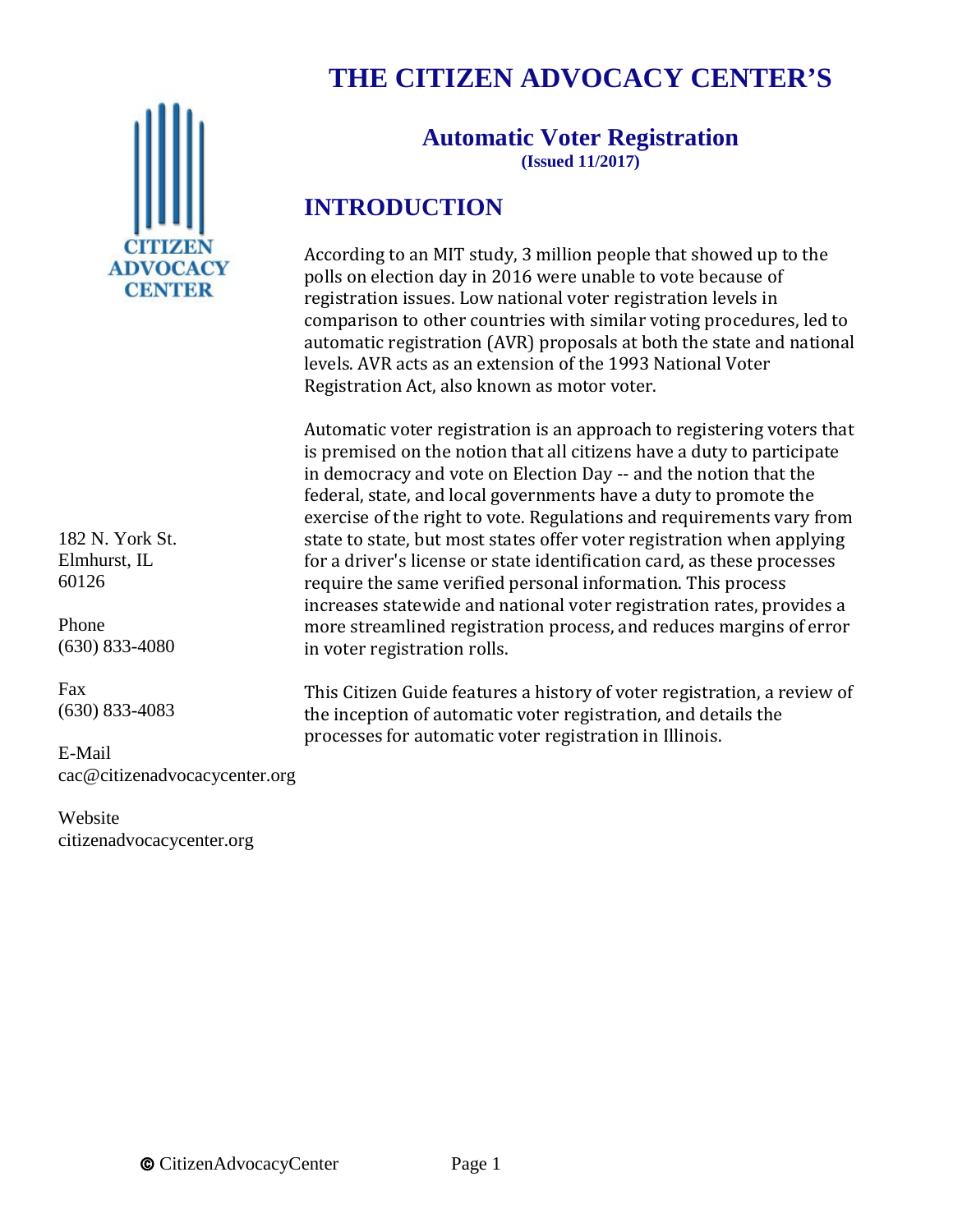### **A History of Voter Registration**

The first voter registration efforts originated in the early to mid 1800's, when it was used as a means to prevent fraud and handle the growth of populous cities. Unfortunately, some early voter registration systems were designed to suppress eligible voters from exercising their franchise, an issue that lingers even today. As elections are governed by state law, voter registration legislation was drafted and implemented state-by-state, leading to wide variations in voter registration procedures. Near the end of the 19th century, voter registration laws became more widespread and uniform. At the end of the 20<sup>th</sup> century, efforts to ease voter registration hurdles gained traction due to concerns over low voter turnout. In 1993, Congress passed the National Voter Registration Act (NVRA), later more widely known as "motor voter," which required states to adopt uniform and more simplified voter registration procedures for federal elections. This also simplified registration for state and local elections in the states to which the law applies. The NVRA currently applies to 44 states, and allows citizens to "opt-in" register to vote when they go to the state department of motor vehicles to obtain or renew a license.

After issues with voting systems in the 2000 general election, Congress passed the bipartisan Help America Vote Act (HAVA). HAVA provided funds for the replacement of voting machines, initiated a computerized voter registration system, and paved the way for a system of provisional balloting. HAVA also mandated a "Voter Bill of Rights" to be posted in all polling places, required increased accessibility for disabled persons, and broadened parameters for requesting absentee ballots.

Automatic voter registration extends the NVRA's "motor voter" process that involves the DMV, but instead of an "opt-in" system, the new law allows the DMV to automatically register patrons unless they "opt-out" of registration. According to the U.S. Census, 35.8% of eligible citizens remained unregistered at the time of the 2016 general election. Two years after the first state passed AVR, one-fifth of all state legislatures have adopted similar legislation, with momentum for the law growing across the country.

#### Early Adopters of Automatic Voter Registration

Oregon became the first state to pass Automatic Voter Registration in 2015. Within two years, nine other states (including Illinois) followed suit.

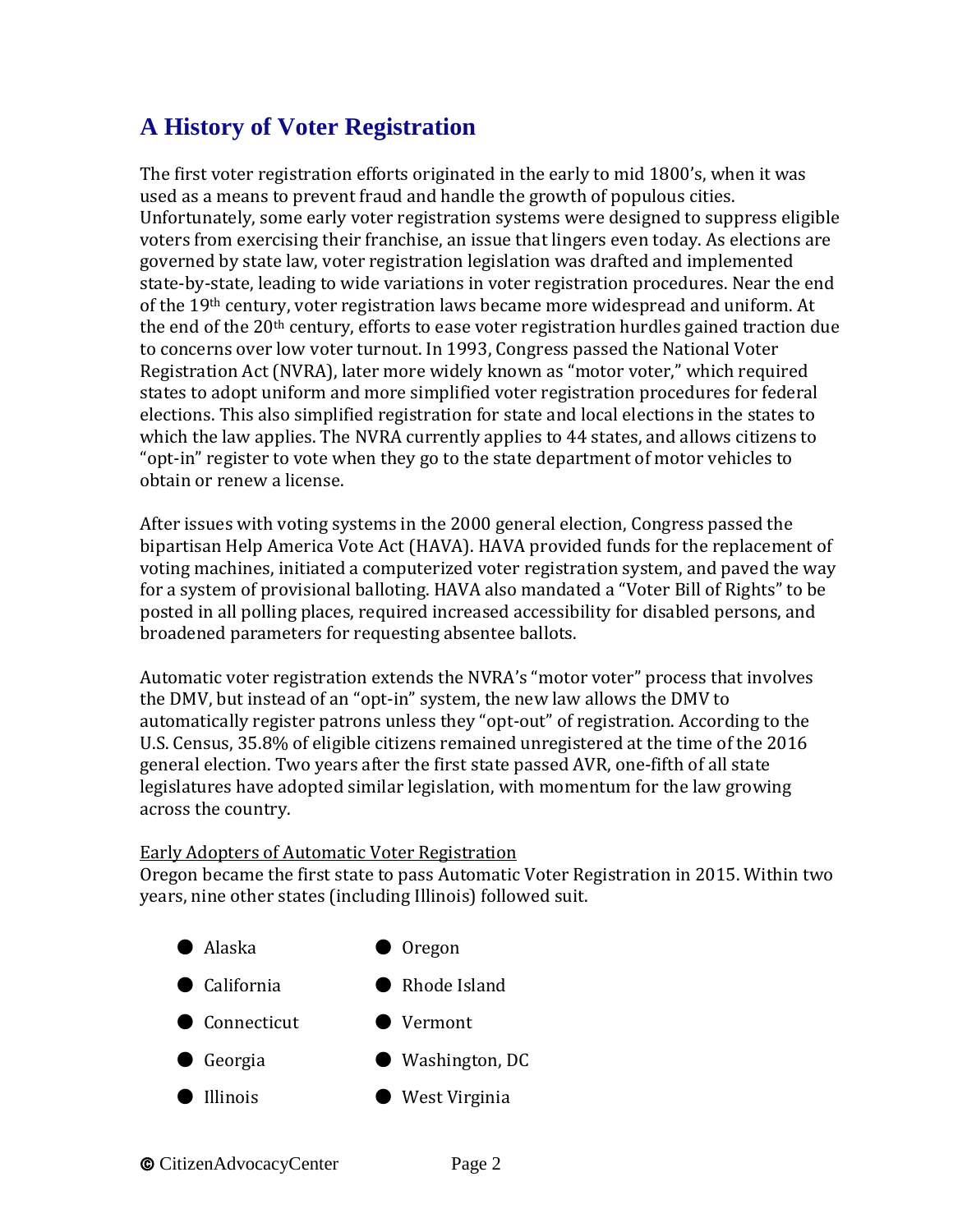#### Illinois History of Automatic Voter Registration

On August 28, 2017, Illinois became the tenth state to pass automatic voter registration. The measure passed the Illinois State Senate and House of Representatives with unanimous support and was signed into law by Governor Bruce Rauner. In 2016, a similar bill passed both houses of the Illinois General Assembly, but was vetoed by Governor Rauner. The 2017 law includes a number of bipartisan compromises ensuring a more accurate and secure system.

### **How Does Automatic Voter Registration Work?**

Automatic voter registration will begin at the Department of Motor Vehicles (DMV) no later than July 1, 2018, pursuant to a jointly-adopted interagency contract between the Office of the Secretary of State and the State Board of Elections. When going to the DMV, each of the following services sought will trigger automatic voter registration, or "dual application":

- Obtaining a non-temporary license
- Renewing a license
- Changing address
- Recertifying a license or
- Obtaining a state identification card

The dual application allows eligible citizens to register to vote in Illinois, or change a registered residence address or name as it appears in voter registration rolls. The application also allows eligible citizens to affirmatively decline to register to vote or affirmatively decline to change a pre-registered address. Eligible citizens who do not decline must sign the application form under penalty of perjury attesting that they meet the requirements to register to vote in Illinois, and that their address is as listed on the document they are signing. Due to the nature of the dual application, eligible citizens will not be required to provide duplicate information or identification during the application process. Each completed and signed dual application for registration or updating of registered information will be electronically transmitted from the Illinois Office of the Secretary of State to the State Board of Elections.

The Office of the Secretary of State is required to "clearly and conspicuously" inform each applicant in writing of the following:

- 1. The qualifications to register to vote in Illinois;
- 2. The penalties a person is subject to for submission of a false voter registration application;
- 3. That, unless declining to register or update registered information, the signed document will also serve as an application to be registered to vote;
- 4. That declining to be registered to vote is confidential and will not affect services being sought from the Office of the Secretary of State; and